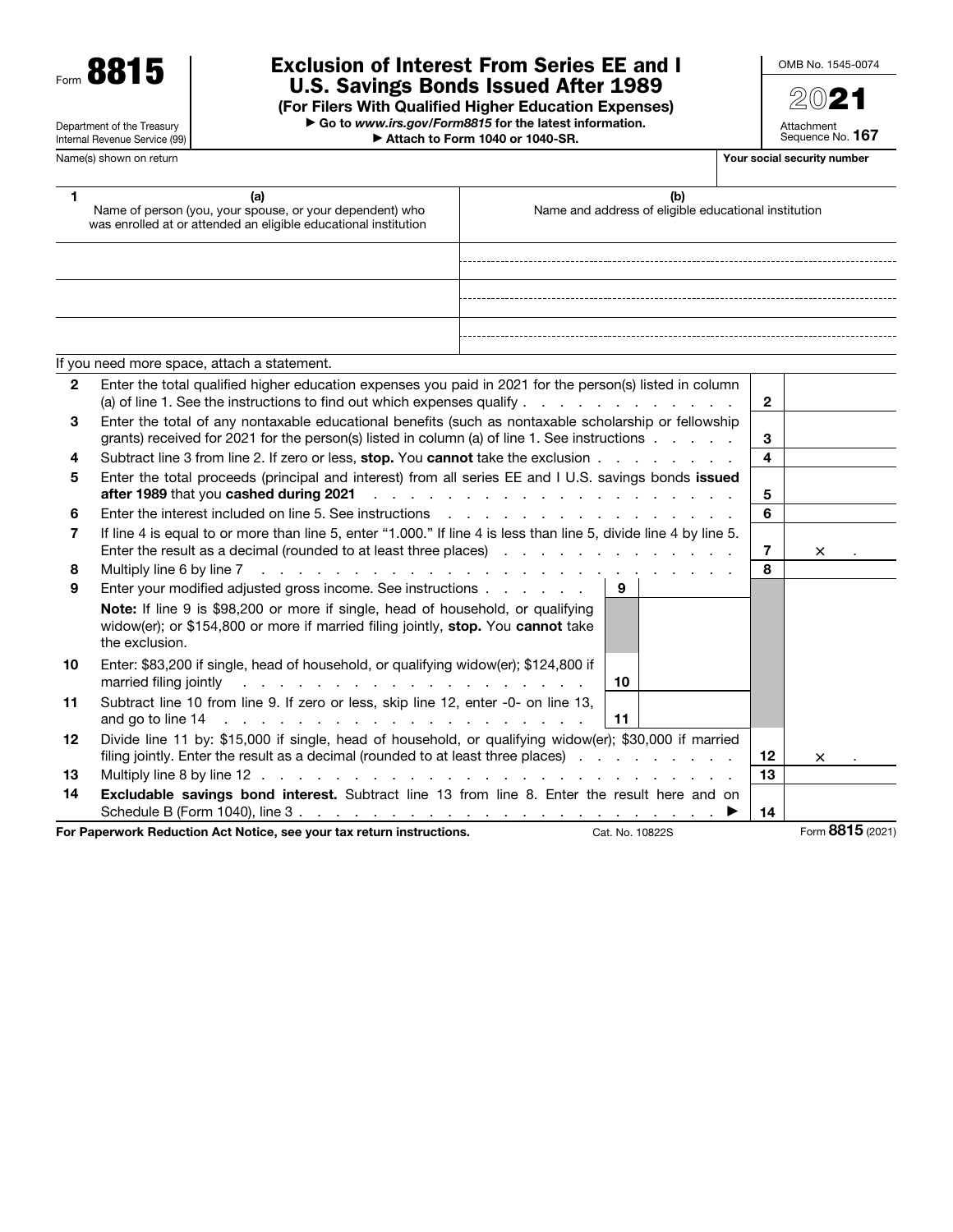# Intentionally Left Blank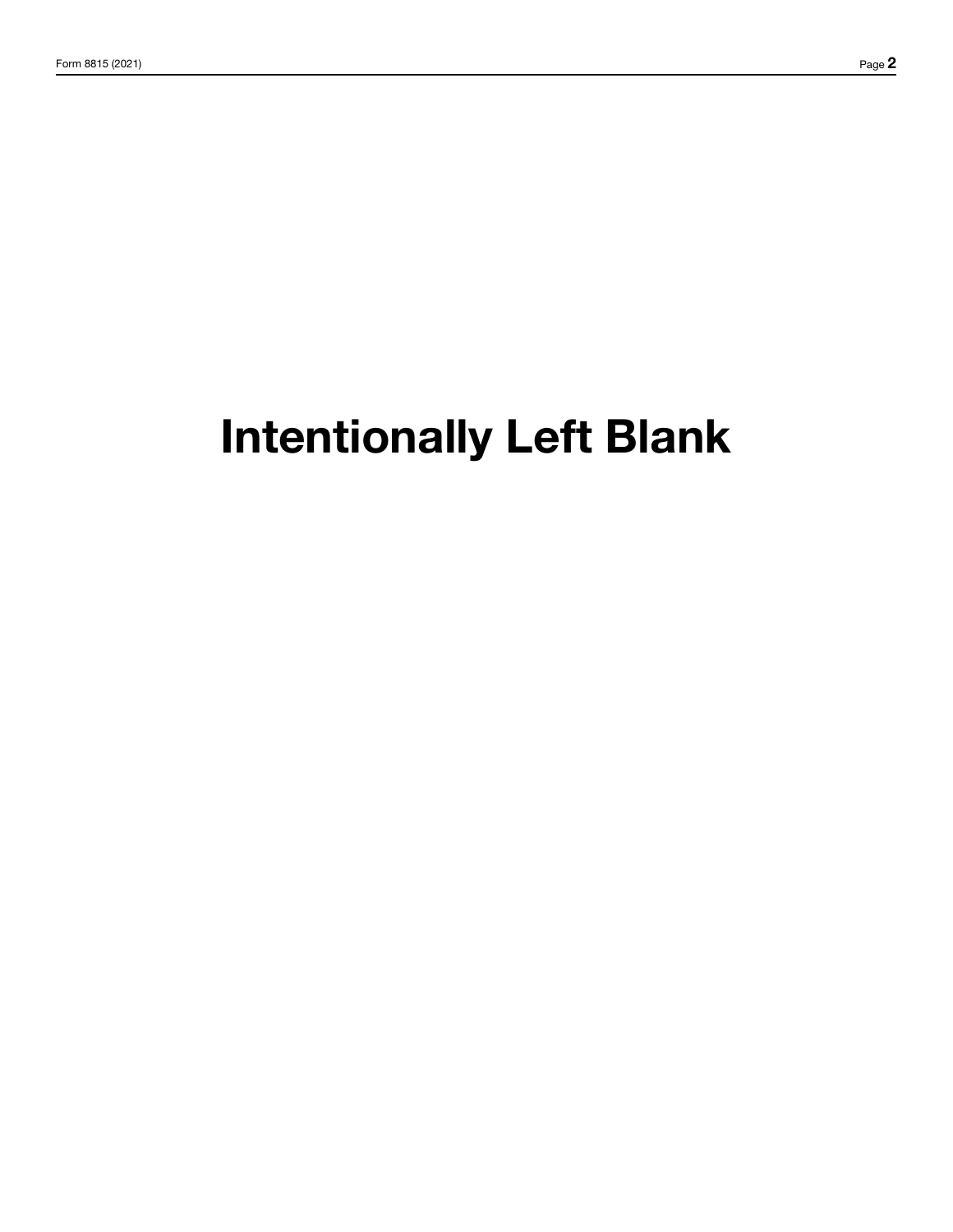# General Instructions

Section references are to the Internal Revenue Code.

## Future Developments

For the latest information about developments related to Form 8815 and its instructions, such as legislation enacted after they were published, go to *www.irs.gov/Form8815.*

## Purpose of Form

If you cashed series EE or I U.S. savings bonds in 2021 that were issued after 1989, you may be able to exclude from your income part or all of the interest on those bonds. Use this form to figure the amount of any interest you may exclude.

# Who Can Take the Exclusion

You can take the exclusion if all four of the following apply.

1. You cashed qualified U.S. savings bonds in 2021 that were issued after 1989.

2. You paid qualified higher education expenses in 2021 for yourself, your spouse, or your dependents.

3. Your filing status is any status except married filing separately.

4. Your modified adjusted gross income (AGI) is less than: \$98,200 if single, head of household, or qualifying widow(er); \$154,800 if married filing jointly. See the instructions for line 9 to figure your modified AGI.

## U.S. Savings Bonds That Qualify for Exclusion

To qualify for the exclusion, the bonds must be series EE or I U.S. savings bonds issued after 1989 in your name, or, if you are married, they may be issued in your name and your spouse's name. Also, you must have been age 24 or older before the bonds were issued. A bond bought by a parent and issued in the name of his or her child under age 24 does not qualify for the exclusion by the parent or child.

## Recordkeeping Requirements

Keep the following records to verify interest you exclude.

• Bills, receipts, canceled checks, or other documents showing you paid qualified higher education expenses in 2021.

• A written record of each post-1989 series EE or I bond that you cashed. Your record must include the serial number, issue date, face value, and total redemption proceeds (principal and interest) of each bond. You can use Form 8818, Optional Form To Record Redemption of Series EE and I U.S. Savings Bonds Issued After 1989, as your written record.

# Specific Instructions

## Line 1

Column (a). Enter the name of the person who was enrolled at or attended an eligible educational institution or for whom you made contributions to a Coverdell education savings account (Coverdell ESA) or a qualified tuition program (QTP). This person must be you, your spouse, or your dependent(s) claimed on Form 1040 or 1040-SR. An eligible educational institution is generally any accredited public, nonprofit, or private college, university, vocational school, or other postsecondary institution. The institution must be eligible to participate in the student aid programs administered by the Department of Education. Virtually all accredited postsecondary institutions meet this requirement.

Column (b). Enter the name and address of the institution. If the person was enrolled at or attended more than one, list all of them. Also, if you contributed to a Coverdell ESA for the person, enter "Coverdell ESA" and the name and address of the financial institution where the account is located. For contributions to a QTP, enter "QTP" and the name and address of the program.

### Line 2

Qualified higher education expenses include tuition and fees required for the enrollment or attendance of the person(s) listed on line 1, column (a), at the institution(s) listed in column (b). They also include contributions to a Coverdell ESA or a QTP for the person(s) listed on line 1. Qualified expenses do not include expenses for:

• Room and board; or

• Courses involving sports, games, or hobbies that are not part of a degree- or certificate-granting program.

Do not include on line 2 expenses that were:

• Covered by nontaxable educational benefits paid directly to, or by, the educational institution;

• Used to figure an education credit on Form 8863; or

• Used to figure the nontaxable amount of a distribution from a Coverdell ESA or QTP.

## Line 3

Enter on this line the total qualified higher education expenses included on line 2 that were covered by nontaxable educational benefits. These benefits include the following.

• Scholarship or fellowship grants excludable from income under section 117. See chapter 1 of Pub. 970 for more information.

• Veterans' educational assistance benefits.

• Employer-provided educational assistance benefits that are not included in box 1 of your Form(s) W-2.

• Payments, waivers, or reimbursements of educational expenses under a QTP.

• Any other payments (but not gifts, bequests, or inheritances) for educational expenses that are exempt from income tax by any U.S. law.

Do not include on line 3 nontaxable educational benefits paid directly to, or by, the educational institution.

*Example.* You paid \$10,000 of qualified higher education expenses in 2021 to the college your son attended. None of the expenses are used to figure an education credit or the nontaxable amount of a Coverdell ESA or QTP. You claim your son as a dependent on your 2021 tax return. Your son received a \$2,000 nontaxable scholarship grant for 2021, which was paid directly to him. In this case, enter \$10,000 on line 2 and \$2,000 on line 3.

## Line 6

If you reported any of the interest before 2021, see Pub. 550 for the amount to enter. Otherwise, enter the amount from Form 8818, line 8 (if you used that form to record the bonds cashed), or use the following worksheet to figure the amount to enter.

| <b>Line 6 Worksheet</b> (keep a copy for your records)                                                                                                                                    |    |
|-------------------------------------------------------------------------------------------------------------------------------------------------------------------------------------------|----|
| <b>1.</b> Enter the amount from Form 8815, line 5. <b>1.</b>                                                                                                                              |    |
| <b>2.</b> Enter the face value of all post-1989 paper series EE                                                                                                                           | 2. |
| <b>3.</b> Multiply line 2 by 50% (0.50) 3.                                                                                                                                                |    |
| 4. Enter the face value of all electronic series EE bonds<br>(including post-1989 series EE bonds converted from paper<br>to electronic format) and all series I bonds cashed in 2021. 4. |    |
|                                                                                                                                                                                           | 5. |
| 6. Subtract line 5 from line 1. Enter the result here and on                                                                                                                              | 6. |